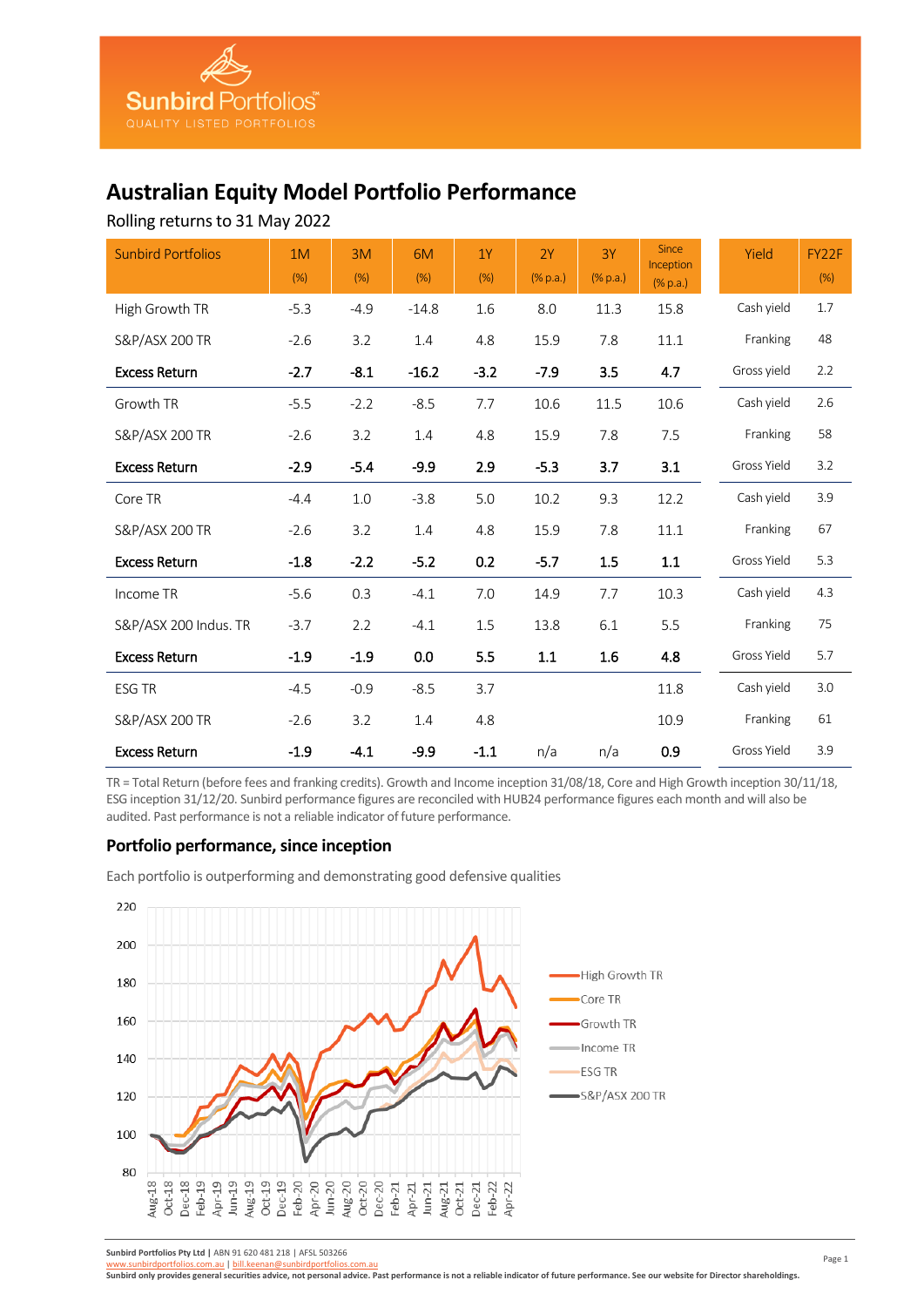

# **Portfolio performance, since inception**



Returns range from 10.3-15.8% p.a. | Excess returns range from +0.9-4.8% p.a.

# **Portfolio risk, since inception**

Portfolio betas are in-line with or lower than the market (except the ESG portfolio, which is relatively new)



# **Portfolio turnover, since inception**

# Portfolio turnover is low



**Sunbird Portfolios Pty Ltd |** ABN 91 620 481 218 | AFSL 503266

birdportfolios.com.au | bill.keenan@sunbirdportfolios.com

**Sunbird only provides general securities advice, not personal advice. Past performance is not a reliable indicator of future performance. See our website for Director shareholdings.**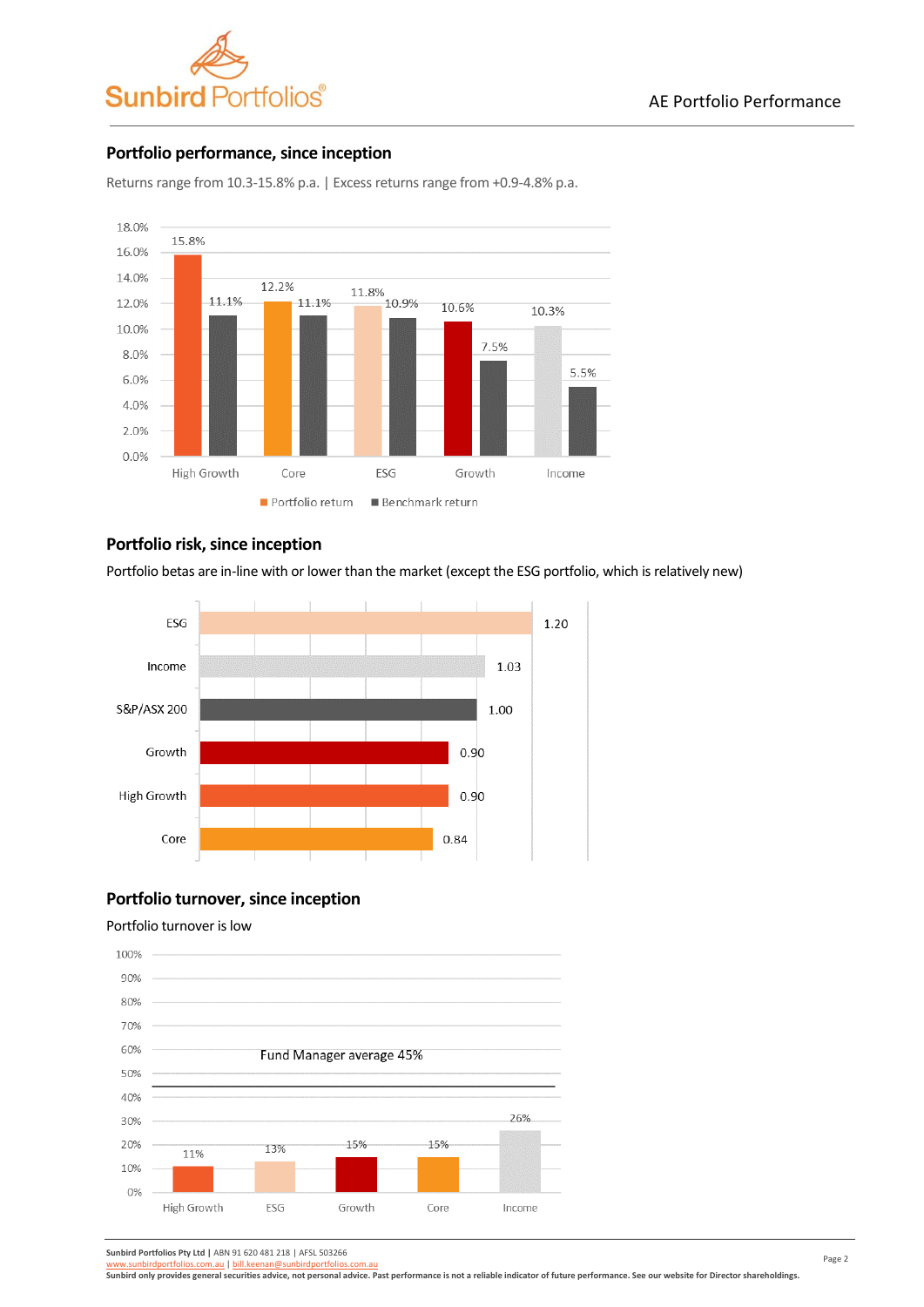

# **Portfolio commentary**

The Australian market started to dive in May, as the yield curve continued to rise. Disappointingly, the portfolios underperformed in May, mainly because sector heavyweights – Banks and Resources – continue to prop-up the index and we are generally underweight these sectors.

However, by June these two sectors are retreating, and the portfolios are picking up significant alpha – as you would expect from a *Quality and Value* approach. We expect **Consumer Staples** and **Healthcare** to be two key sectors that outperform in bearish conditions, and we hold heavy exposure to both these sectors.

The Growth portfolios obviously have a greater tilt to growth stocks and hence have been harshly affected over the past six months. But over twelve months they are still doing reasonably well versus the index and other growth managers. They both have racked up strong returns over the past few years and can afford a short-term retreat. We would expect our quality growth stocks to find a base more quickly than many other growth stocks due to our focus on company fundamentals like recurring earnings, cashflow, dividends and strong balance sheets.

Moving forward, we would expect the Core and Income portfolios to outperform in volatile conditions. The ESG portfolio does have a slight bias to growth and hence has been lagging the Core and Income portfolios over the past year.

Over longer time periods, portfolio performance remains strong, and we would expect relative performance to improve over the short to medium term, as the rally in Banks and Resources fade, and quality Industrials shine through.

Overall, we are comfortable with portfolio positioning for what is likely to be a challenging couple of years (involving a recovery from the COVID pandemic, an energy transition but also higher inflation and interest rates). We believe our *Quality and Value* process will hold us in good stead as we proceed throughout the year.

# **Market commentary**

High inflation continues to remain the key global issue, with Russian sanctions and China's lockdowns likely to exacerbate and extend inflation and supply chain problems into FY23. Central Banks are increasing cash rates rapidly and the yield curve is moving higher. Interest rates are now considerably higher than at the start of 2022, which is a positive for cash and fixed interest investors, but a negative for property and equity assets, which have been falling.

The first leg of the downturn in equity and property markets has related to higher bond yields, which increase discount rates and lower market valuations. We expect a second leg down, relating to issues around company earnings and leases. Companies are facing rising costs and higher interest rates, which will place pressure on company margins.

The new Labor government has had a baptism of fire, with the RBA lifting interest rates by an unexpected 50bps in June and a looming energy crisis on the East Coast of Australia. Cost of living pressures are coming to the fore and there is not much governments can do after blowing out their budget deficits and debt, during the COVID pandemic.

Households are facing higher living expenses and higher mortgage repayments. With debt levels continuing to rise, during the COVID pandemic (encouraged by ultra-low fixed rates) there is likely to be some major problems ahead as households revert to considerably higher variable mortgage rates over the next 1-2 years.

Sanctions on Russian commodity supply and lockdowns in China have worsened the supply chain problems that have driven inflation. Central Banks can only respond with higher interest rates to reduce demand. The key questions are: **how high will interest rates go and what level of inflation will Central Banks accept?**

If the Fed keeps to its 2% inflation target, we could be looking at an ugly period of high interest rates to slay inflation, similar to the Paul Volcker led Fed in 1979. We find this hard to believe in the modern age, where governments do whatever they can to promote growth and jobs. We think it is likely that the Fed expands its inflation target to 2-3%, similar to the RBA.

In Australia, inflation is lower at 5.1% but it is likely to rise at the next June quarter result, due in July 2022. The RBA may well be forced to increase the cash rate to 2.0% or higher (as the market expects). This is going to have a major impact on household mortgage repayments and the housing market. However, we think the RBA is likely to 'blink' at some stage, as the housing and equity markets continue to retreat.

We went bearish in late April 2022 on concerns that rising interest rates and rising costs would be too much for companies and households to handle. There is an increased chance of recession ahead. We are recommending a defensive approach, which includes exposure to quality growth assets, some gold exposure and a re-evaluation of cash and fixed interest (minimum BBB credit rating) as an opportunity.

**For further information on macro and individual stocks see our email notes and company research on the portal.**

hbirdportfolios.com.au | bill.keenan@sunbirdportfolios.com.

**Sunbird only provides general securities advice, not personal advice. Past performance is not a reliable indicator of future performance. See our website for Director shareholdings.**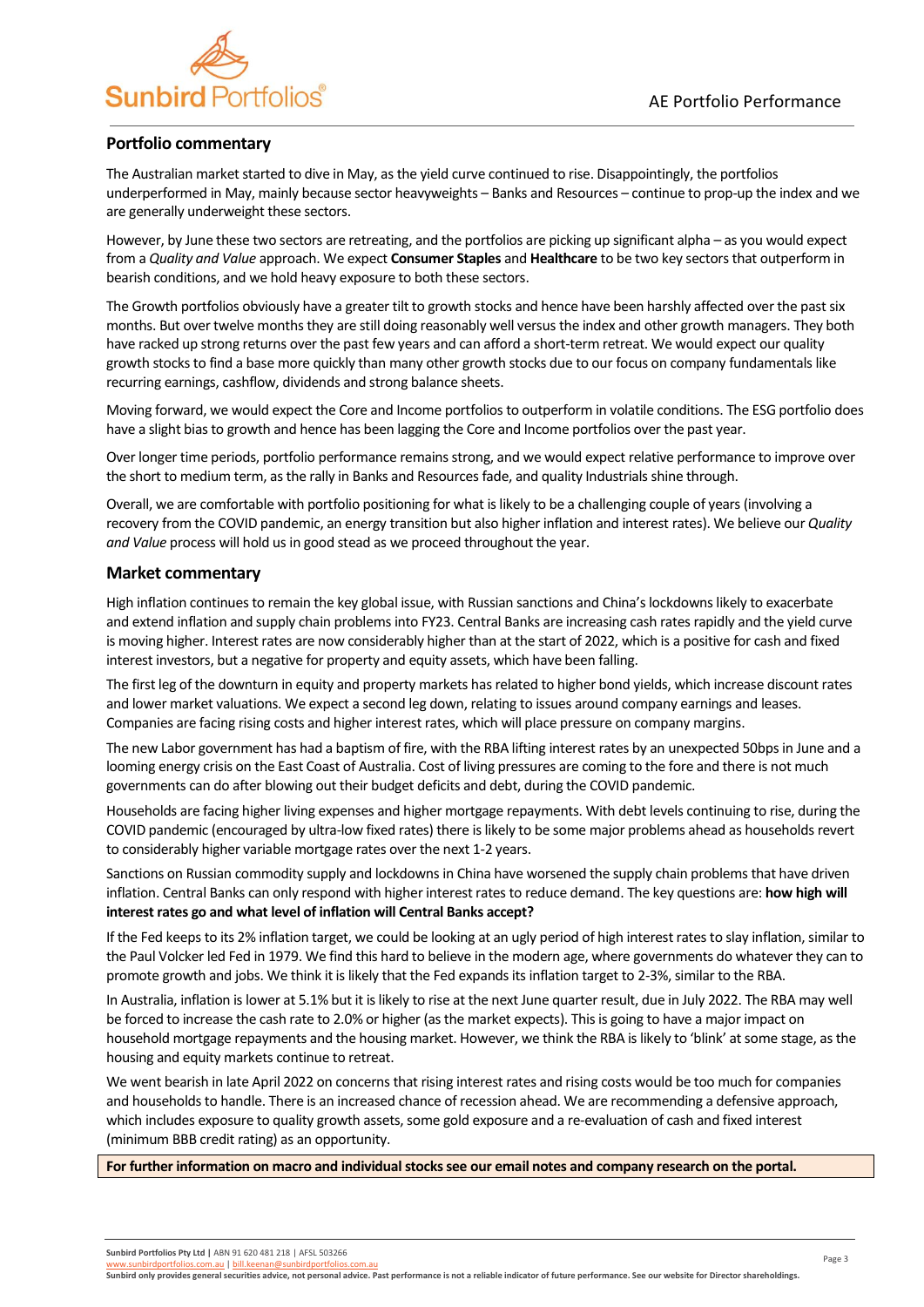

# **Core Portfolio**

### **Description**

A diversified portfolio of around 20 quality stocks, selected from the S&P/ASX 200, with a focus on a balance of income and capital growth.

## **Portfolio Objective**

To add 2-4% p.a. in value over the S&P/ASX 200, with a similar or lower risk profile to the benchmark.

## **Investment Philosophy**

- Quality and Value
- **High Conviction**
- Highly Defensive

| <b>Universe</b>            | S&P/ASX 200               |  |  |
|----------------------------|---------------------------|--|--|
| <b>Benchmark</b>           | <b>S&amp;P/ASX 200 TR</b> |  |  |
| <b>Risk Limits</b>         |                           |  |  |
| Maximum stock weight       | 10.0%                     |  |  |
| Minimum stock weight       | 2.5%                      |  |  |
| Maximum cash weight        | 10.0%                     |  |  |
| Maximum gold equity weight | 10.0%                     |  |  |
| <b>Portfolio Data</b>      |                           |  |  |
| Inception date             | 30/11/2018                |  |  |
| <b>Total Return</b>        | 12.2% p.a.                |  |  |
| Excess return              | 1.1% p.a.                 |  |  |
| Dividend yield             | 3.9% cash                 |  |  |
|                            | 5.3% gross                |  |  |
| Portfolio volatility       | 15.4% p.a.                |  |  |
| Portfolio beta             | 0.84                      |  |  |
| Sharpe ratio               | 0.63                      |  |  |
| Portfolio turnover         | 15.0% p.a.                |  |  |
| ASX 100 exposure           | 95.0%                     |  |  |
| Defensive exposure         | 67.5%                     |  |  |
| Gold equity exposure       | 0.0%                      |  |  |

#### **Sector Exposure**



**Sunbird Portfolios Pty Ltd |** ABN 91 620 481 218 | AFSL 503266

#### **Portfolio Performance**

| Performance<br>to 31/05/22 | 1M<br>(% ) | 3M<br>(% ) | 1Y<br>(% ) | 2Y<br>$(\%$ p.a.) | 3Y<br>$(\%$ p.a.) | Incept.<br>$(%$ $(%$ $)$ $($ $%$ $p.a.)$ |
|----------------------------|------------|------------|------------|-------------------|-------------------|------------------------------------------|
| Core TR (%)                | $-4.4$     | 1.0        | 5.0        | 10.2              | 9.3               | 12.2                                     |
| S&P/ASX 200 TR (%)         | $-2.6$     | 3.2        | 4.8        | 15.9              | 7.8               | 11.1                                     |
| Excess Return (%)          | $-1.8$     | $-2.2$     | 0.2        | -5.7              | 1.5               | 1.1                                      |

TR = Total Return. Gross returns (before franking). Core inception date 30/11/18. Past performance is not a reliable indicator of future performance.



#### **Portfolio Commentary**

The Core portfolio lagged in May as many of our quality stocks were down, while Banks and Resources continued to 'prop-up' the market. Being a quality manager, we are underweight Banks & Resources and overweight quality Industrials.

However, by June, Banks and Resources started to retreat and we expect to pick-up relative performance from here. Consumer Staples and Healthcare have been lagging and are two key sectors that we expect to outperform in more bearish conditions.

### **Key contributors and detractors – May 2022**



BHP and its recently demerged WDS (Woodside Energy) continued to outperform in May. We plan to divest WDS over the next six months. BXB did manage to outperform but most of our stocks were down in May.

On the negative side, Growth and Property stocks continue to derate on the higher yield curve. Consumer Discretionary and Staple stocks have also retreated but we expect Staples to recover. Overall, we remain comfortable with portfolio positioning and no changes are planned (apart from the removal of Appen (APX) by Christmas, due to its removal from the S&P/ASX 200).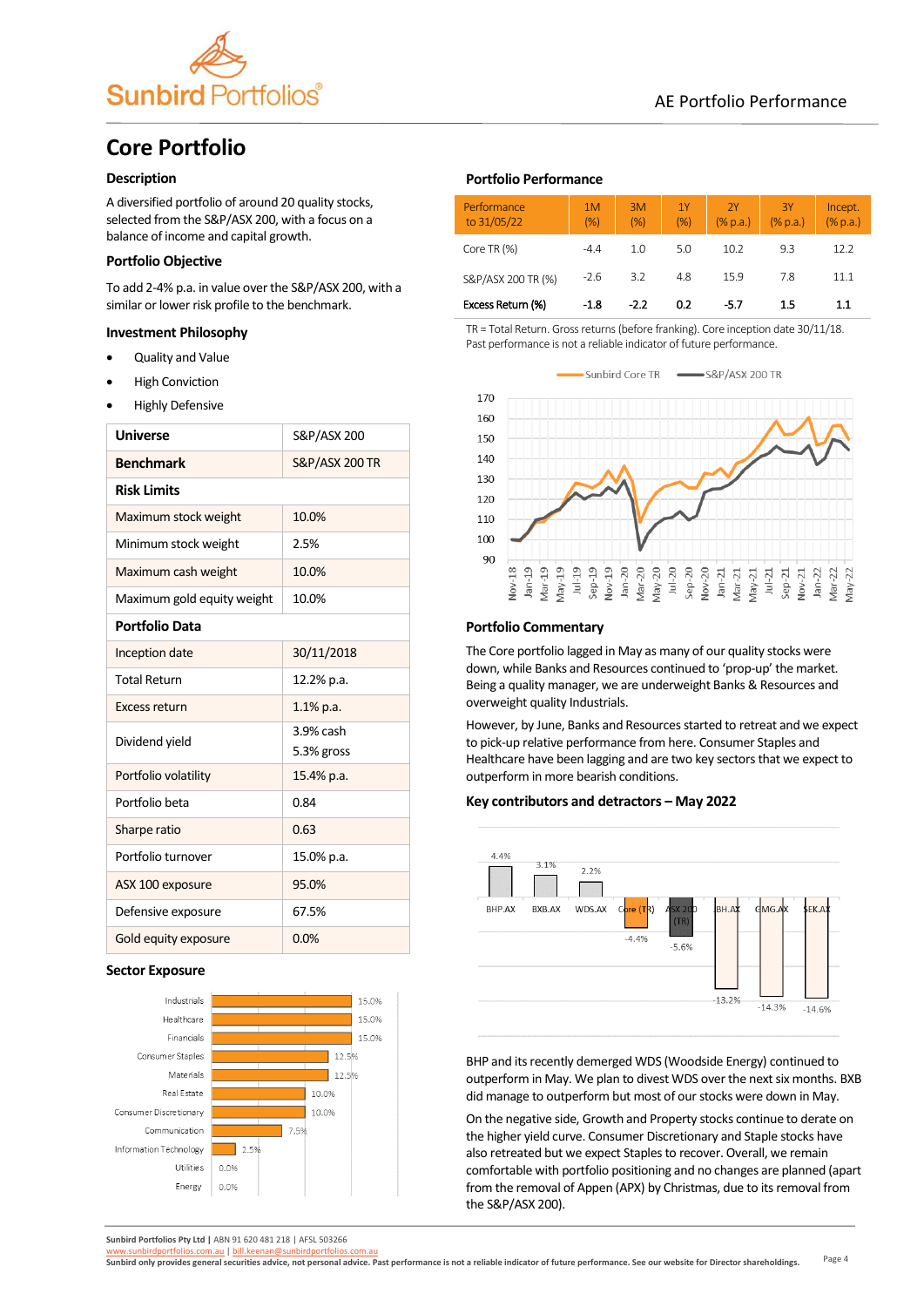

# AE Portfolio Performance

# **Income Portfolio**

# **Description**

A diversified portfolio of around 15 quality industrial stocks, selected from the S&P/ASX 200, with a focus on income first and capital growth second.

## **Portfolio Objective**

To provide an attractive income and to add 2-4% p.a. in value over the S&P/ASX 200 Industrials Index, with a similar or lower risk profile to the benchmark.

# **Investment Philosophy**

- Quality and Value
- **High Conviction**
- Highly Defensive

| <b>Universe</b>       | S&P/ASX 200                          |  |  |
|-----------------------|--------------------------------------|--|--|
| <b>Benchmark</b>      | S&P/ASX 200<br><b>Industrials TR</b> |  |  |
| <b>Risk Limits</b>    |                                      |  |  |
| Maximum stock weight  | 10.0%                                |  |  |
| Minimum stock weight  | 2.5%                                 |  |  |
| Maximum cash weight   | 10.0%                                |  |  |
| <b>Portfolio Data</b> |                                      |  |  |
| Inception date        | 31/08/2018                           |  |  |
| <b>Total Return</b>   | 10.3% p.a.                           |  |  |
| <b>Excess return</b>  | 4.8% p.a.                            |  |  |
| Dividend yield        | 4.3% cash<br>5.7% gross              |  |  |
| Portfolio volatility  | 18.2% p.a.                           |  |  |
| Portfolio beta        | 1.03                                 |  |  |
| Sharpe ratio          | 0.42                                 |  |  |
| Portfolio turnover    | 26.0% p.a.                           |  |  |
| ASX 100 exposure      | 90.0%                                |  |  |
| Defensive exposure    | 65.0%                                |  |  |
| Gold equity exposure  | 0.0%                                 |  |  |

#### **Sector Exposure**



# **Portfolio Performance**

| Performance<br>to 31/05/22        | 1M<br>(% ) | 3M<br>(% ) | 1Y<br>(% ) | 2Y<br>(%p.a.) | 3Y<br>$(\%$ p.a.) | Incept.<br>$(% \mathbb{R}^2)$ (% p.a.) |
|-----------------------------------|------------|------------|------------|---------------|-------------------|----------------------------------------|
| Income TR (%)                     | $-5.6$     | 0.3        | 7.0        | 14.9          | 7.7               | 10.3                                   |
| S&P/ASX 200<br>Industrials TR (%) | $-3.7$     | 22         | 15         | 13.8          | 6.1               | 5.5                                    |
| Excess Return (%)                 | -1.9       | $-1.9$     | 5.5        | 1.1           | 1.6               | 4.8                                    |

TR = Total Return. Gross returns (before franking). Income inception date 31/08/18. Past performance is not a reliable indicator of future performance.



# **Portfolio Commentary**

The Income portfolio lagged the market in May as Property and Consumer stocks underperformed on concerns over higher interest rates. However, these sectors provide a solid income, and we are prepared to take a long-term view.

Overall, portfolio performance remains ahead of benchmark over longer timeframes and the portfolio is exceeding its objective.

#### **Key contributors and detractors – May 2022**



There wasn't much on the positive side in May, with most stocks down. Banks and Infrastructure continued to hold-up well (but both fell in June).

On the negative side, Property and Consumer stocks got hit hard on concerns over rising interest rates. Our stocks all have strong balance sheets and robust business models, and we expect them to recover over the medium to long term. We expect the forecast income to remain in place and for capital value to recover over time. No changed are planned.

**Sunbird Portfolios Pty Ltd |** ABN 91 620 481 218 | AFSL 503266

Page 5 [www.sunbirdportfolios.com.au](http://www.sunbirdportfolios.com.au/) | [bill.keenan@sunbirdportfolios.com.au](mailto:bill.keenan@sunbirdportfolios.com.au)<br>Sunbird only provides general securities advice, not personal advice. Past performance is not a reliable indicator of future performance. See our website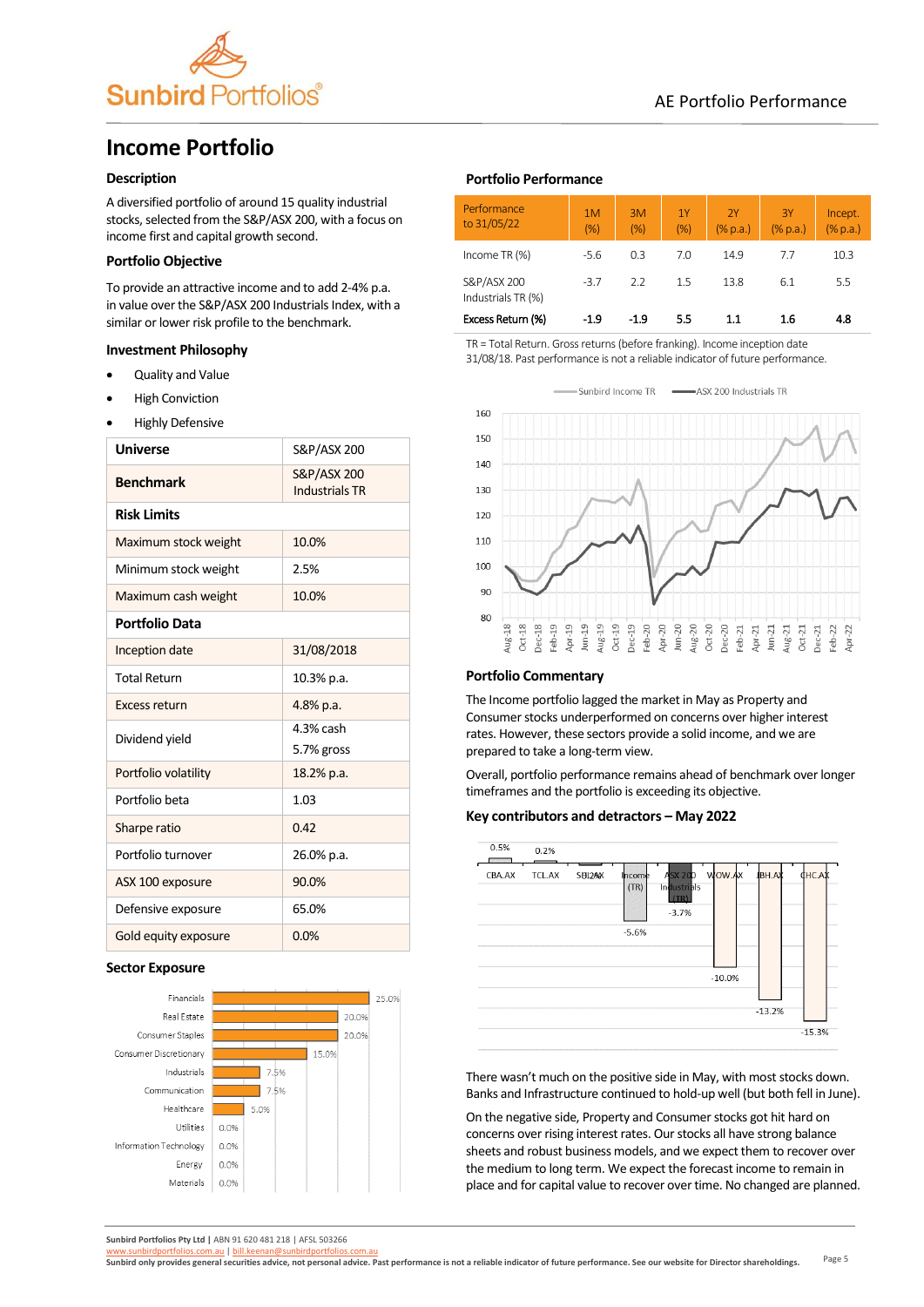

# **ESG Portfolio**

## **Description**

The ESG portfolio aims to offer a balance of income and growth from investing in quality companies that are also responsible investments. Each company must pass a number of Environmental, Social and Governance (ESG) filters.

## **Portfolio Objective**

To add 2-4% p.a. in value over the S&P/ASX 200, with a similar or lower risk profile to the benchmark.

### **Investment Philosophy**

- Quality and Value
- **ESG filters**

| <b>Universe</b>      | S&P/ASX 200               |
|----------------------|---------------------------|
| <b>Benchmark</b>     | <b>S&amp;P/ASX 200 TR</b> |
| <b>Risk Limits</b>   |                           |
| Maximum stock weight | 10.0%                     |
| Minimum stock weight | 2.5%                      |
| Maximum cash weight  | 10.0%                     |
| Portfolio Data       |                           |
| Inception date       | 31/12/2020                |
| <b>Total Return</b>  | 11.8% p.a.                |
| Excess return        | 0.9% p.a.                 |
| Dividend yield       | 3.0% cash                 |
| Portfolio volatility | 3.9% gross                |
|                      | 14.0% p.a.                |
| Portfolio beta       | 1.20                      |
| Sharpe ratio         | 0.98                      |
| Portfolio turnover   | 12.5% p.a.                |
| ASX 100 exposure     | 85.0%                     |
| Defensive exposure   | 65.0%                     |
| Gold equity exposure | 0.0%                      |

#### **Sector Exposure**



## **Portfolio Performance**

| Performance<br>to 31/05/22 | 1M<br>(% ) | 3M<br>(% ) | 1Y<br>(% ) | 2Y<br>$(\%$ p.a.) | 3Y<br>(% p.a.) | Incept.<br>$(\%$ p.a.) |
|----------------------------|------------|------------|------------|-------------------|----------------|------------------------|
| ESG TR $(%)$               | $-4.5$     | $-0.9$     | 3.7        |                   |                | 11.8                   |
| S&P/ASX 200 TR (%)         | $-2.6$     | 3.2        | 4.8        |                   |                | 10.9                   |
| Excess Return (%)          | $-1.9$     | $-4.1$     | $-1.1$     | n/a               | n/a            | 0.9                    |

TR = Total Return. Gross returns (before franking). ESG inception date 31/12/20. Past performance is not a reliable indicator of future performance.



#### **Portfolio Commentary**

The ESG portfolio has a greater growth bias than the Core portfolio, hence it has been lagging over the past year. We are not overly concerned and expect our quality ESG stocks to outperform over the long term. Indeed, longer term performance remains ahead of benchmark.

#### **Key contributors and detractors – May 2022**



The portfolio was dragged down by weakness in Property and Consumer stocks on concerns over higher interest rates. Our stocks all have strong balance sheets and robust business models, and we expect them to recover over the medium to long term.

On the positive side, key defensive BXB is holding up and we note Healthcare stocks (22.5% weight) are showing signs of bottoming and could outperform from here.

All portfolio stocks continue to maintain a minimum 'B-' ESG rating under Refinitiv's ESG rating system and they also pass Sunbird's 'common sense' ESG filters. See our ESG presentation for more information.

**Sunbird Portfolios Pty Ltd |** ABN 91 620 481 218 | AFSL 503266

Page 6 [www.sunbirdportfolios.com.au](http://www.sunbirdportfolios.com.au/) | [bill.keenan@sunbirdportfolios.com.au](mailto:bill.keenan@sunbirdportfolios.com.au)<br>Sunbird only provides general securities advice, not personal advice. Past performance is not a reliable indicator of future performance. See our website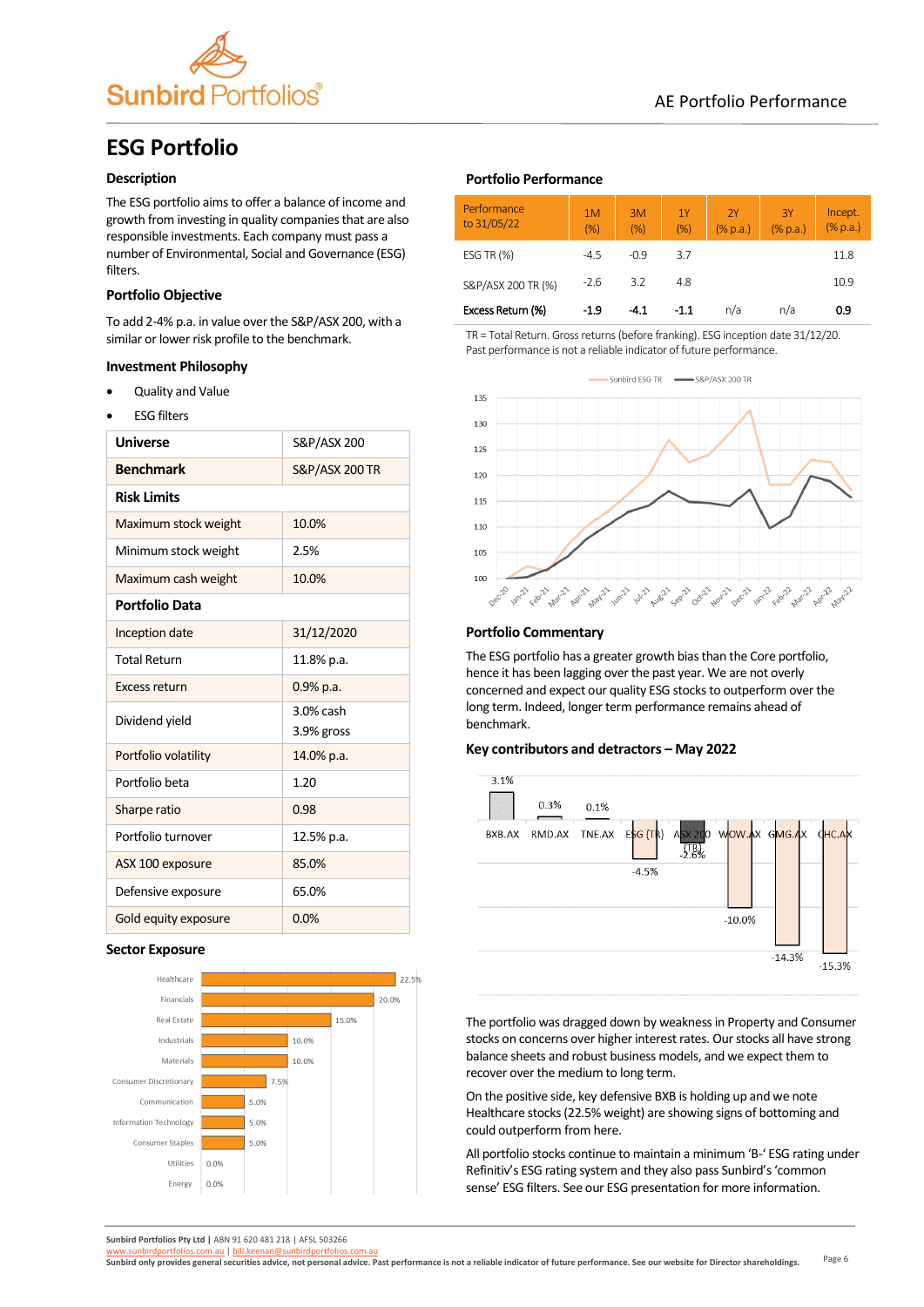

# **High Growth Portfolio**

# **Description**

A diversified portfolio of around 15 quality stocks, selected from the S&P/ASX 200, with a focus on capital growth.

# **Portfolio Objective**

To add >5% p.a. in value over the S&P/ASX 200, with a similar risk profile to the benchmark.

## **Investment Philosophy**

- Quality and Value
- **High Conviction**
- Highly Defensive

| <b>Universe</b>            | S&P/ASX 200               |  |  |
|----------------------------|---------------------------|--|--|
| <b>Benchmark</b>           | <b>S&amp;P/ASX 200 TR</b> |  |  |
| <b>Risk Limits</b>         |                           |  |  |
| Maximum stock weight       | 10.0%                     |  |  |
| Minimum stock weight       | 2.5%                      |  |  |
| Maximum cash weight        | 10.0%                     |  |  |
| Maximum gold equity weight | 10.0%                     |  |  |
| <b>Portfolio Data</b>      |                           |  |  |
| Inception date             | 30/11/2018                |  |  |
| <b>Total Return</b>        | 15.8% p.a.                |  |  |
| Excess return              | 4.7% p.a.                 |  |  |
| Dividend yield             | 1.7% cash                 |  |  |
|                            | 2.2% gross                |  |  |
| Portfolio volatility       | 18.9% p.a.                |  |  |
| Portfolio beta             | 0.90                      |  |  |
| Sharpe ratio               | 0.69                      |  |  |
| Portfolio turnover         | 11.0% p.a.                |  |  |
| ASX 100 exposure           | 65.0%                     |  |  |
| Defensive exposure         | 50.0%                     |  |  |
| Gold equity exposure       | 5.0%                      |  |  |

### **Sector Exposure**



## **Portfolio Performance**

| Performance<br>to 31/05/22 | 1M<br>(% ) | 3M<br>(% ) | 1Y<br>(% ) | 2Y<br>$(%$ $(%$ $)$ $($ $\%$ p.a.) | 3Y<br>$(\%$ p.a.) | Incept.<br>$(%$ $(%$ $)$ $($ $%$ $p.a.)$ |
|----------------------------|------------|------------|------------|------------------------------------|-------------------|------------------------------------------|
| High Growth TR (%)         | $-5.3$     | $-4.9$     | 1.6        | 8.0                                | 11.3              | 15.8                                     |
| S&P/ASX 200 TR (%)         | $-2.6$     | 3.2        | 4.8        | 15.9                               | 7.8               | 11.1                                     |
| Excess Return (%)          | $-2.7$     | $-8.1$     | $-3.2$     | $-7.9$                             | 3.5               | 4.7                                      |

TR = Total Return. Gross returns (before franking). High Growth inception date 30/11/18. Past performance is not a reliable indicator of future performance.



#### **Portfolio Commentary**

The High Growth portfolio continues to be impacted by the general derating in growth stocks. We are not overly concerned as the portfolio is tracking well ahead of benchmark, over longer time periods, and we expect our growth stocks to find a base relatively quickly, due to our *Quality and Value* investment process.

#### **Key contributors and detractors – May 2022**



Most stocks were down in May, but LYC managed to get buck the trend due to the announcement of plans to build a new Rare Earth separation plant in the US, funded by the US Dept. of Defence.

On the negative side, Technology and Property stocks continued to derate on the higher yield curve. We would expect our quality growth stocks to find a base more quickly than many other growth stocks due to our focus on company fundamentals like recurring earnings, cashflow, dividends and strong balance sheets.

Overall, we remain comfortable with portfolio positioning. We still have 5% sitting in cash and are on the outlook for new quality growth stock to join the portfolio in 2022.

**Sunbird Portfolios Pty Ltd |** ABN 91 620 481 218 | AFSL 503266

Page 7 [www.sunbirdportfolios.com.au](http://www.sunbirdportfolios.com.au/) | [bill.keenan@sunbirdportfolios.com.au](mailto:bill.keenan@sunbirdportfolios.com.au) **Sunbird only provides general securities advice, not personal advice. Past performance is not a reliable indicator of future performance. See our website for Director shareholdings.**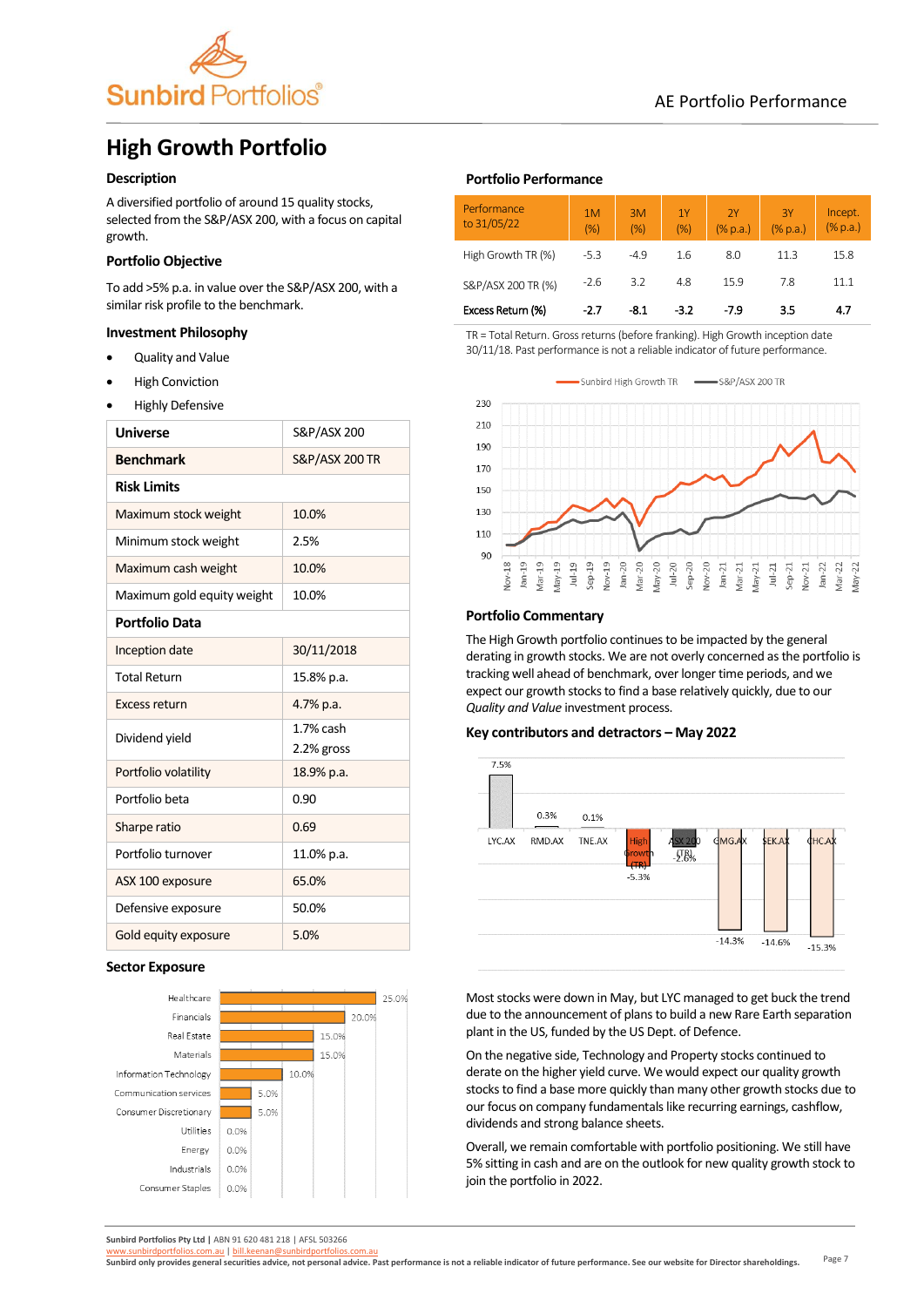

# AE Portfolio Performance

# **Growth Portfolio**

# **Description**

A diversified portfolio of around 20 quality stocks, selected from the S&P/ASX 200, with a focus on capital growth first and income second.

# **Portfolio Objective**

To add 3-5% p.a. in value over the S&P/ASX 200, with a similar risk profile to the benchmark.

## **Investment Philosophy**

- Quality and Value
- **High Conviction**
- Highly Defensive

| <b>Universe</b>            | S&P/ASX 200               |  |  |
|----------------------------|---------------------------|--|--|
| <b>Benchmark</b>           | <b>S&amp;P/ASX 200 TR</b> |  |  |
| <b>Risk Limits</b>         |                           |  |  |
| Maximum stock weight       | 10.0%                     |  |  |
| Minimum stock weight       | 2.5%                      |  |  |
| Maximum cash weight        | 10.0%                     |  |  |
| Maximum gold equity weight | 10.0%                     |  |  |
| <b>Portfolio Data</b>      |                           |  |  |
| Inception date             | 31/08/2018                |  |  |
| <b>Total Return</b>        | 10.6% p.a.                |  |  |
| Excess return              | $3.1\%$ p.a.              |  |  |
| Dividend yield             | 2.6% cash<br>3.2% gross   |  |  |
| Portfolio volatility       | 17.5% p.a.                |  |  |
| Portfolio beta             | 0.90                      |  |  |
| Sharpe ratio               | 0.45                      |  |  |
| Portfolio turnover         | 15.0% p.a.                |  |  |
| ASX 100 exposure           | 80.0%                     |  |  |
| Defensive exposure         | 55.0%                     |  |  |
| Gold equity exposure       | 5.0%                      |  |  |

### **Sector Exposure**



# **Portfolio Performance**

| Performance<br>to 31/05/22 | 1M<br>(% ) | 3M<br>(% ) | 1Y<br>(% ) | 2Y<br>(% p.a.) | 3Y<br>(% p.a.) | Incept.<br>(% p.a.) |
|----------------------------|------------|------------|------------|----------------|----------------|---------------------|
| Growth (%)                 | $-5.5$     | $-22$      | 77         | 10.6           | 11.5           | 10.6                |
| S&P/ASX 200 TR (%)         | $-2.6$     | 3.2        | 4.8        | 15.9           | 7.8            | 7.5                 |
| Excess Return (%)          | $-2.9$     | -5.4       | 2.9        | -5.3           | 3.7            | 3.1                 |

TR = Total Return. Gross returns (before franking). Growth inception date 31/08/18. Past performance is not a reliable indicator of future performance.

Sunbird Growth TR  $-SRP/ASX 200 TR$  $\overline{\phantom{a}}$ 



#### **Portfolio Commentary**

The Growth portfolio has been holding up reasonably well, given the recent derating in growth stocks, due to the higher yield curve. Higher growth stocks have derated more than lower growth or 'value' stocks. Our growth stocks are picked based on our *Quality and Value* process and we expect them to find a base relatively quickly as they all have real earnings, cashflow and even pay dividends. They also have strong balance sheets, with minimal or no debt.

#### **Key contributors and detractors – May 2022**



Most stocks were down in May, but LYC managed to get buck the trend due to the announcement of plans to build a new Rare Earth separation plant in the US, funded by the US Dept. of Defence.

On the negative side, Technology and Property stocks continue to derate on the higher yield curve. Our stocks all have strong balance sheets and robust business models, and we expect them to recover over the medium to long term.

Overall, we remain comfortable with portfolio positioning and no changes are planned.

**Sunbird Portfolios Pty Ltd |** ABN 91 620 481 218 | AFSL 503266

Page 8 [www.sunbirdportfolios.com.au](http://www.sunbirdportfolios.com.au/) | [bill.keenan@sunbirdportfolios.com.au](mailto:bill.keenan@sunbirdportfolios.com.au)<br>Sunbird only provides general securities advice, not personal advice. Past performance is not a reliable indicator of future performance. See our website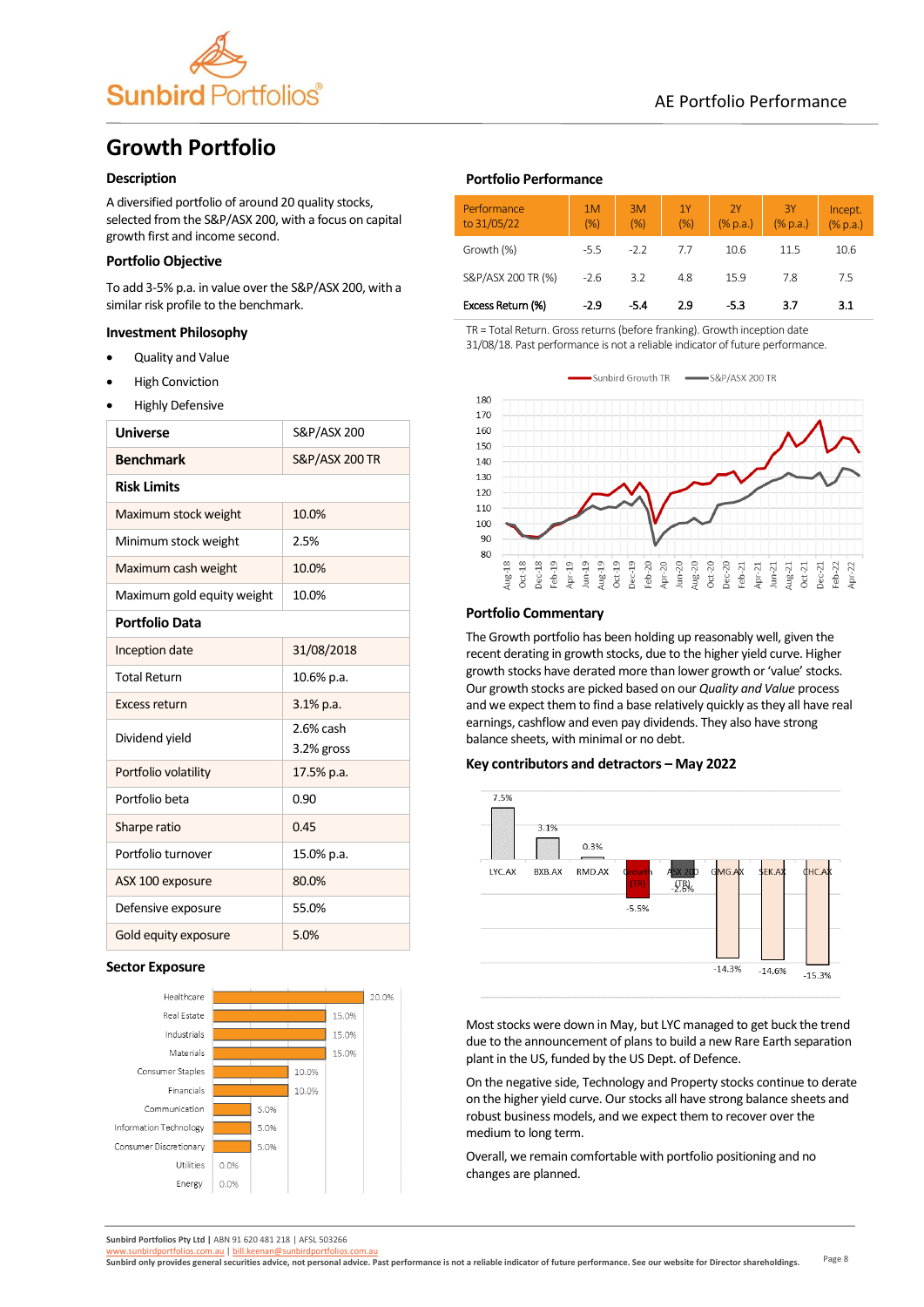

# **Portfolio Profiles**

|                                | <b>High Growth</b>                                                                                                                                                                                                       | Growth                                                                                                                          | Core                                                                                    | Income                                                                              | <b>ESG</b>                                                                             |  |  |  |  |
|--------------------------------|--------------------------------------------------------------------------------------------------------------------------------------------------------------------------------------------------------------------------|---------------------------------------------------------------------------------------------------------------------------------|-----------------------------------------------------------------------------------------|-------------------------------------------------------------------------------------|----------------------------------------------------------------------------------------|--|--|--|--|
| <b>Description</b>             | A concentrated<br>portfolio focused on<br>capital growth                                                                                                                                                                 | A concentrated<br>portfolio focused on<br>capital growth first<br>and income second                                             | A more diversified<br>portfolio focused on a<br>balance of income and<br>capital growth | A concentrated<br>portfolio focused on<br>income first and<br>capital growth second | A Core portfolio, with<br>an ESG overlay. A<br>higher growth profile<br>than the Core. |  |  |  |  |
| Inception date                 | 30/11/18                                                                                                                                                                                                                 | 31/08/18                                                                                                                        | 30/11/18                                                                                | 31/08/18                                                                            | 31/12/20                                                                               |  |  |  |  |
| Objective                      | Benchmark +4-5% p.a.                                                                                                                                                                                                     | Benchmark +3-5% p.a.                                                                                                            | Benchmark +2-4% p.a.                                                                    | Benchmark +2-4% p.a.                                                                | Benchmark +2-4% p.a.                                                                   |  |  |  |  |
| Risk target                    | Portfolio Beta ~1.0                                                                                                                                                                                                      | Portfolio Beta ~1.0                                                                                                             | Portfolio Beta <1.0                                                                     | Portfolio Beta <1.0                                                                 | Portfolio Beta ~1.0                                                                    |  |  |  |  |
| Typical no. of stocks          | 15                                                                                                                                                                                                                       | 20                                                                                                                              | 20                                                                                      | 15                                                                                  | 15                                                                                     |  |  |  |  |
| Universe                       | S&P/ASX 200                                                                                                                                                                                                              | S&P/ASX 200                                                                                                                     | S&P/ASX 200                                                                             | S&P/ASX 200                                                                         | S&P/ASX 200                                                                            |  |  |  |  |
| <b>Benchmark</b>               | S&P/ASX 200<br><b>Total Return</b>                                                                                                                                                                                       | S&P/ASX 200<br><b>Total Return</b>                                                                                              | S&P/ASX 200<br><b>Total Return</b>                                                      | S&P/ASX 200<br><b>Industrials Total</b><br>Return                                   | S&P/ASX 200<br><b>Total Return</b>                                                     |  |  |  |  |
| ASX 100 exposure               | 65.0%                                                                                                                                                                                                                    | 80.0%                                                                                                                           | 90.0%                                                                                   | 90.0%                                                                               | 85.0%                                                                                  |  |  |  |  |
| Defensive exposure             | 50.0%                                                                                                                                                                                                                    | 55.0%                                                                                                                           | 67.5%                                                                                   | 65.0%                                                                               | 65.0%                                                                                  |  |  |  |  |
| Maximum stock<br>target weight | 10.0%                                                                                                                                                                                                                    | 10.0%                                                                                                                           | 10.0%                                                                                   | 10.0%                                                                               | 10.0%                                                                                  |  |  |  |  |
| Minimum stock<br>target weight | 2.5%                                                                                                                                                                                                                     | 2.5%                                                                                                                            | 2.5%                                                                                    | 2.5%                                                                                | 2.5%                                                                                   |  |  |  |  |
| Maximum cash limit             | 10%                                                                                                                                                                                                                      | 10%                                                                                                                             | 10%                                                                                     | 10%                                                                                 | 10%                                                                                    |  |  |  |  |
| Maximum gold<br>equity hedge   | 10%                                                                                                                                                                                                                      | 10%                                                                                                                             | 10%                                                                                     | 0%                                                                                  | 0%                                                                                     |  |  |  |  |
| Turnover history               | 11% p.a.                                                                                                                                                                                                                 | 15% p.a.                                                                                                                        | 15% p.a.                                                                                | 26% p.a.                                                                            | 13% p.a.                                                                               |  |  |  |  |
| Stock weight inputs            | Sector exposure, Growth vs Income characteristics, Defensive characteristics, Portfolio Yield, Market cap/liquidity, Quality and<br>Risk score, Portfolio manager conviction, Portfolio expected return vs expected risk |                                                                                                                                 |                                                                                         |                                                                                     |                                                                                        |  |  |  |  |
| Capital protection<br>measures | up to 10%                                                                                                                                                                                                                | Quality and value investment process, Portfolio diversification, Defensive stock exposure, Gold equity exposure, Cash weighting |                                                                                         |                                                                                     |                                                                                        |  |  |  |  |

# **Investment Philosophy and Process**

Sunbird employs a *Quality and Value* investment philosophy and process. Sunbird has a proven track record of adding value and lowering risk by investing in quality companies, that offer value and have positive medium-term momentum. Sunbird avoids quality companies that are expensive and poor-quality companies that are 'cheap'.

# **About Sunbird Portfolio Services (Sunbird)**

Sunbird is a listed portfolio specialist that provides high performing, quality portfolios at a low cost. Sunbird has a small but highly experienced team, with a proven track record of adding value and lowering risk. Sunbird's investment philosophy and process has been developed over the past 15 years (at Sunbird and Lonsec).

**Sunbird Portfolios Pty Ltd |** ABN 91 620 481 218 | AFSL 503266